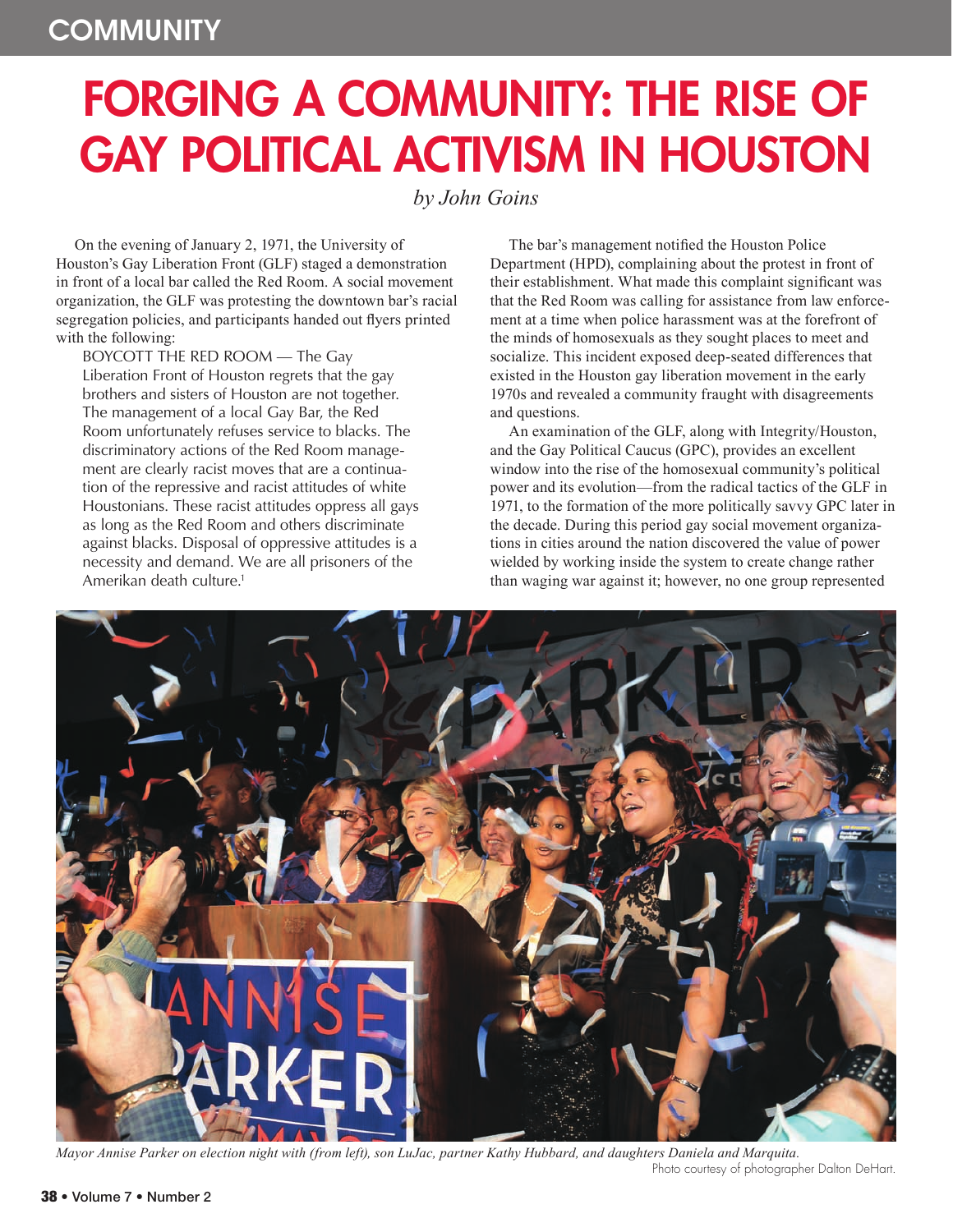the entire gay population. Houston was, and still remains, host to a large and diverse gay community with members at various stages of confronting their sexualities. While some were college students who might identify with a movement such as the GLF, others held business or professional jobs that would not permit it.

The Stonewall Riots in New York City in 1969 are most often associated with the birth of the nationwide gay liberation movement. On the eve of the Stonewall Riots, fifty gay and lesbian social change organizations existed across the country; in 1973, the number had risen to at least 800. While the Stonewall Riots were the spark that started the movement, the solidarity achieved during the AIDS crisis—which is considered to have hit Houston in 1982—is most often credited with its long-term successes.<sup>2</sup> Throughout the period, Houston was experiencing the same problems as other major cities: police harassment, discrimination in the workplace, and repression through archaic penal codes. It also witnessed the emergence of local gay social movement organizations within the community.

## The Post-Stonewall Climate in Houston

In the early 1970s, Houston's gay movement organizations reflected disparate goals and lacked any concrete strategies for change. One historian wrote of Houston in the 1960s that "[a] side from the mostly straight-owned gay bars and the hundred or so 'A-list' gay men who hosted the Diana Awards, a parody of the Oscars, there were mostly closeted individuals, some of whom displayed the southern fondness of eccentricity."<sup>3</sup>

In addition to this community, a small contingency formed with an aim toward political organizing. Three soon-to-be activists, Ray Hill, David Patterson, and Rita Wanstrom, created the Prometheon Society to serve as a support group for gays in the city. Ray Hill lived in Houston as did Rita Wanstrom, who owned a bar called the Roaring Sixties. David Patterson contributed his familiarity with homophile organizations and bar communities around the rest of the country. The Prometheon members' short-lived activism resulted in negotiations with police to create a moderately safer atmosphere in the bars. Prior to their efforts and remaining true afterwards, gay Houstonians regularly feared arrest when visiting their favorite bars. Before forming the Prometheons, Wanstrom's bar had been raided and twenty-five lesbians arrested for wearing fly-front pants. Although things improved after Prometheon's efforts, harassment still occurred. Police raided the popular gay bar, Mary's, in 1979 and in 1980 during Gay Pride Festivities. On one such occasion sixty-one were carried off to jail on various charges.4

Creating a better relationship with the police presented a dilemma for liberation activism. Now that gays and lesbians could more safely meet in bars, many became less compelled to risk coming "out of the closet." This majority considered their jobs and the rest of their lives more important than marching in the streets.

An editorial by editor Jim Lloyd in Houston's *Nuntius* noted comments that were oft-heard during this period: "Oh, I think they're going too far; they're just antagonizing everybody," and, "Why don't they stop rocking the boat--all they do is attract a lot of attention to us, I think its better if the straights don't know so much about us." Lloyd addressed these points by reminding readers that social change had never occurred without a "lot of people being antagonized."5

By 1971 a Houston chapter of the GLF began meeting on Tuesdays and Thursdays at the University of Houston. It garnered greater attention than the Prometheons but was not well received by everyone in the gay community. Holding the same radical attitudes as the GLF in New York, it used anarchistic rhetoric with few specific proposals for confronting the community's most urgent needs.6

According to a February 1971 issue of the University of Houston's campus newspaper, the *Daily Cougar*, the organization consisted of thirty to forty people "trying to awaken others in this area to self liberation." The editorial column in Houston's *Nuntius,* "The Gay Guard," spoke very negatively of the GLF by referring to their "goon-squad tactics and their cowardly, anonymous threats to destroy the property and businesses of their fellow gays who do not agree with them."7

In another article, "A View of the GLF," a reader asked why the Front had chosen to liberate all people, even those that seemingly have no concern for gays. He continued, "The Front has taken upon itself the task of liberating all people: Blacks, Housewives, Political Dissenters, Mexican-Americans, Indians, etc. I do not believe that it is fair for this group of people to call themselves GAY when that is but a small part of their activities." Like many post-Stonewall activist groups, the GLF chose too many battles and consequently lacked a solid focus on gay liberation.<sup>8</sup>

The *Daily Cougar* reported that the GLF hosted a Gay Pride Conference on campus in June 1971 in conjunction with Gay Pride Week. The article saw its movement as "a process of political and social action around its member's needs." The column quoted the GLF's intentions to "build more meaningful lives without shame or guilt."9

While the GLF sought to contribute to the community in a positive manner, it created controversy instead when the conference received the attention of state representatives. Local members of the House questioned whether the on-campus activities had made inappropriate use of state funds under Section 4 of the



*The GPC announced its formation at a 1975 press conference. From left to right: the Reverend Bob Falls, Ray Hill, Jerry Miller, and Pokey Anderson.* 

Photo courtesy of the Houston Metropolitan Research Center, Houston Public Library, Houston, Texas.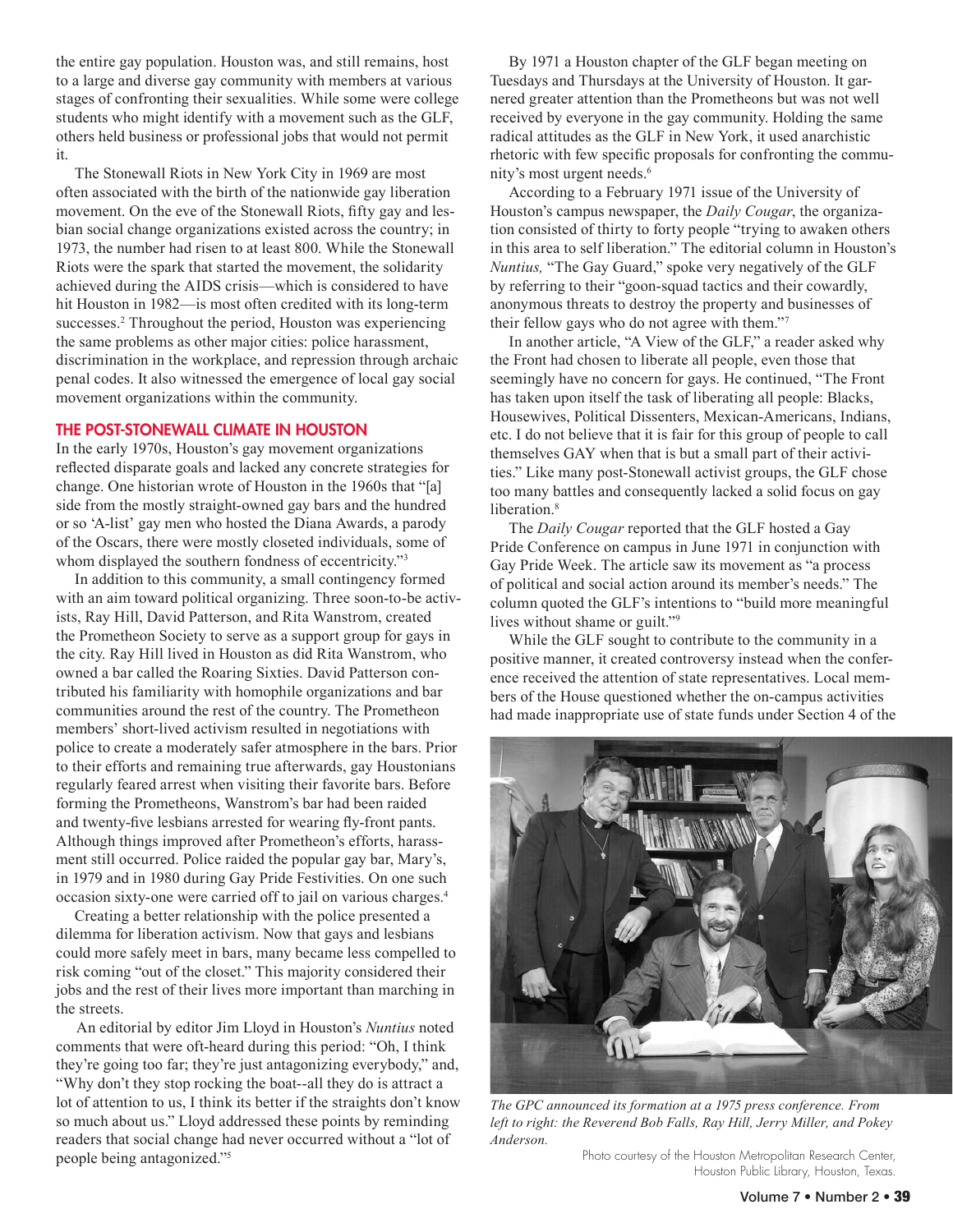House Appropriations Bill. Houston Republican Representative A. S. Bowers began a personal investigation that was aimed at GLF, as well as women's liberation, and an anti-war group.<sup>10</sup>

In 1970 another significant organization, Integrity, emerged in the gay community. Developed from a small group that met each Sunday at the Holy Rosary Church on Travis Street, Integrity began when a group of gays approached a Catholic priest about having meetings at the church. Eventually, it expanded beyond religious aims and became independent of the Catholic Church renaming itself Integrity/Houston (I/H).11

I/H did not seek the radical restructuring of society advocated by GLF. Instead, it maintained a speaker's bureau to address educational opportunities for both gay and straight audiences in Houston. It offered screenings for venereal disease in a setting where gay men could be tested without fear of judgmental medical staff.12 Further, the group was the first to go before the Houston City Council to ask support for gay causes.

I/H made its first true political strides by conducting a secret interview with mayoral candidate Fred Hofheinz on October 28, 1973. Hofheinz came to the closed-door session alone and conversed openly with members for an hour. They asked for four main points of reform: equal consideration in hiring for civil service jobs, an end to police harassment, a liaison with the police department, and instruction in the police academy on sensitivity to minority issues. I/H members left the meeting with new optimism and circulated flyers to twenty-five gay bars soliciting votes for the politician. Hofheinz achieved a narrow, 3,000 vote victory, and gays claimed credit for the election outcome. Hofheinz appointed a new police chief, C. M. Lynn, who promised not to raid the bars frequented by gays as long as nothing illegal was taking place.13

Critics, however, saw I/H as a throwback to or continuation of the 1950s homophile movement philosophies. It preached the message of the first predominate homophile group, the Mattachine Society: "What I do reflects on you. What you do reflects on me. What we do reflects on the entire gay community." I/H members called on the bar crowd to practice "enlightened self interest" and continually reminded them of the frequent visits made by plainclothes vice officers. This pressure for respectability toward mainstream society had alienated many in the homophile groups of the earlier decades and deterred potential members during the climate of the 1970s as well. As with GLF, although for different reasons, I/H lacked a broad appeal to recruit large numbers from Houston's homosexual community.<sup>14</sup>

The GLF had attracted publicity for the homosexual movement in Houston but fell short in achieving unity for the movement locally. By contrast, I/H began utilizing political power that signaled a shift toward the type of social movement organization that would accomplish lasting results when the community was confronted with the AIDS epidemic in the 1980s.

In 1973 the Texas legislature dealt a blow to the gay community when it updated the state penal code Section 21:06 and made homosexual conduct a Class C misdemeanor and, therefore, punishable by a fine of up to \$200. (This remained the law until 2003 when the U.S. Supreme Court ruled in *Lawrence v. Texas* that state laws criminalizing private sexual activity between consenting adults on the basis of morality were unconstitutional due to the lack of a justification for state interest in such a matter.) With relationships between same sex partners being

illegal, police harassment of homosexuals and discrimination in hiring practices were acceptable. How, then, could activists go about changing the law? How could reforms be accomplished with most of the community hidden behind the lines?



*Leaders of the politically oriented Town Meeting 1, from left to right, are: Steve Shiflett, Charles Law, LaDonna Leake, and Ray Hill.* 

© Houston Chronicle.

## THE GPC AND SUCCESS

The Gay Political Caucus (GPC) formed in 1975 and proved to be the definitive achievement for the gay and lesbian community in Houston. Its energy and success are attributable not only to the decades-long liberation movement nationwide but also to a few local, long-time activists with the experience, knowledge, and foresight to understand the advantages of organized political activism. The GPC, unlike the more radical groups before it, utilized tactics that encouraged a larger majority of the homosexual community to become involved. The community had size and strength, but individual's business and professional careers maintained priority over any radical style of social activism. This is evidenced, in part, by the fact that the active GPC membership in the early 1980s averaged only about ten percent of the number of people on its mailing list, which rose from 8,022 in 1980 to 15,000 in 1982. Although the gay community wanted to stay informed on social and political issues, discretion appeared to be especially important in the conservative Texas climate.15

In a 1979 survey performed by the *Advocate*, a periodical addressing gay and lesbian issues, four hundred readers responded from Houston. The *Houston Post* published the results: 95% were registered to vote; 49.3% belonged to a local gay organization; 30% belonged to a national gay organization; 73.9% made a financial donation to a political campaign in the last two years; 86.9% had contributed to a gay cause; 80% knew someone who had experienced repression, discrimination, or police harassment; and 20% had directly experienced the above.16 *Advocate* editor Robert McQueen called the survey evidence that Houston was, "very political, very visible, successful."17 This was the community that the GPC pledged to recruit. By the early 1980s,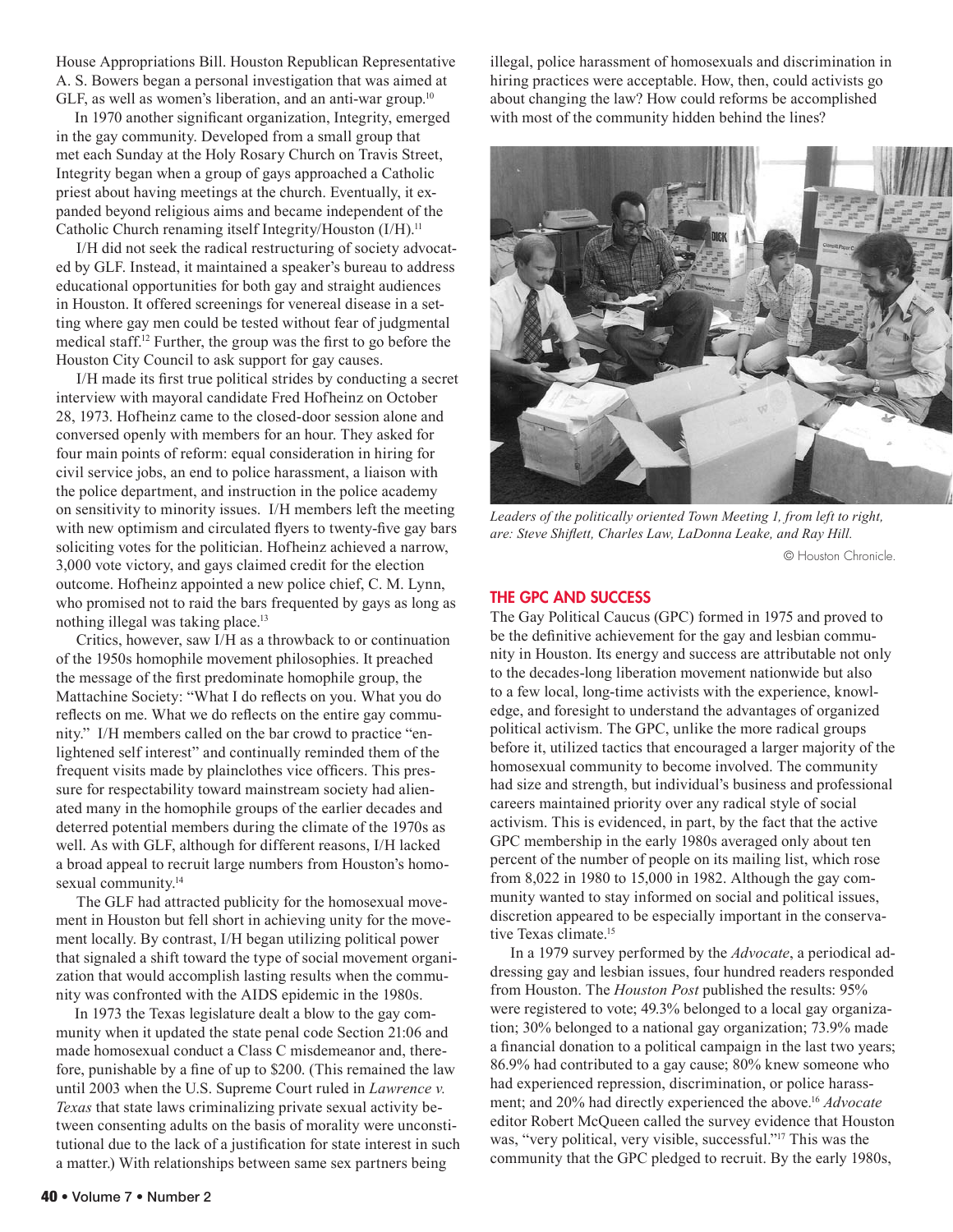many political leaders reached a consensus that several election victories were attributable to the GPC's endorsements.

The GPC officially began with a press conference held on June 30, 1975, when "Pokey" Anderson, Ray Hill, Bob Falls, and Jerry Miller announced the formation of a new political organization to represent the gay and lesbian community in Houston. The *Houston Post*, the *Houston Chronicle*, as well as local radio and television stations covered the event. Pokey Anderson, who represented Houston's lesbian community, began her life as an activist in 1973 after attending the first National Women's Political Caucus Convention at Houston's Rice Hotel. Additionally, she was involved at the Montrose Gaze Community Center, named for the near-downtown neighborhood known for its concentration of gay and lesbian businesses and services. Ray Hill, a founder of the Prometheon Society, provided valuable advice for the caucus as a long-time Houston activist and one of the very few who was willing to go public.

Reverend Bob Falls was the leader of Houston's newly founded Metropolitan Community Church of the Resurrection (MCCR). The church had evolved from a small group of Christian gays that began meeting together in the summer of 1973. Jerry Miller represented I/H, which by then was the longest-existing gay organization in Houston.<sup>18</sup>

The team became more formidable with the addition of Gary Van Ooteghem, who had been dismissed from his lucrative job as assistant to Harris County Treasurer Hartsell Gray for proposing a regulation protecting the civil rights of homosexuals.



*Frances "Sissy" Farenthold addressed Town Meeting 1 on June 25, 1978.* 

Photo courtesy of the Houston Metropolitan Research Center, Houston Public Library, Houston, Texas. Ooteghem filed suit against the city for job discrimination and eventually won. His actions drew much publicity and quickly caught the attention of the GPC founders. At their invitation, he became the caucus's first president in February 1976.19

A GPC pamphlet produced in October 1978 revealed much about its ideals. Saying that one should join to meet people, work on committees, and assist in the preservation of gay rights, it equally stressed that being "out of the closet" was not a priority. With plenty of people "out front" already, the GPC needed more people, in any capacity, to help sustain an effective gay organization.20 By not seeking militant activists, the caucus sought to represent the over-all community. The members of the GPC were interested in working within the system to bring about change in the ways in which gays and lesbians were treated in the larger society.

The GPC officially incorporated on September 9, 1975. Its first rally, held on October 21st at Cheryhurst Park, was attended by five hundred supporters and seven political candidates. In the beginning, the group labored to establish itself in the community by mailing out surveys and soliciting political candidates to endorse. It had to "chase" candidates, as one spokesperson recalled in 1980, but that changed.21 The GPC's success became apparent in the first year when nineteen out of the twenty-eight candidates it endorsed had won. By 1977, its second full year, the GPC was well established, and local candidates sought its endorsement.

The following policy statement reflected the GPC's moderate ideals: "Our approach is that we are reasonable people making legitimate complaints. We dress and speak like the people whose help we are seeking. Confrontation is avoided."<sup>22</sup>

Confrontation was not avoided, however, when some three thousand gays and their supporters rallied against Anita Bryant's singing at the Texas Bar Association's annual dinner. Bryant had waged a nation-wide anti-gay campaign beginning with the successful appeal of job discrimination protection for homosexuals in Dade County, Florida. Due to a coast to coast counter attack by gay rights advocates, unity and commitment



*Eleanor Tinsley after her 1979 City Council election victory. She had refused to back down despite severe criticism for winning the support of the GPC.* 

Photo courtesy of the Houston Metropolitan Research Center, Houston Public Library, Houston, Texas.